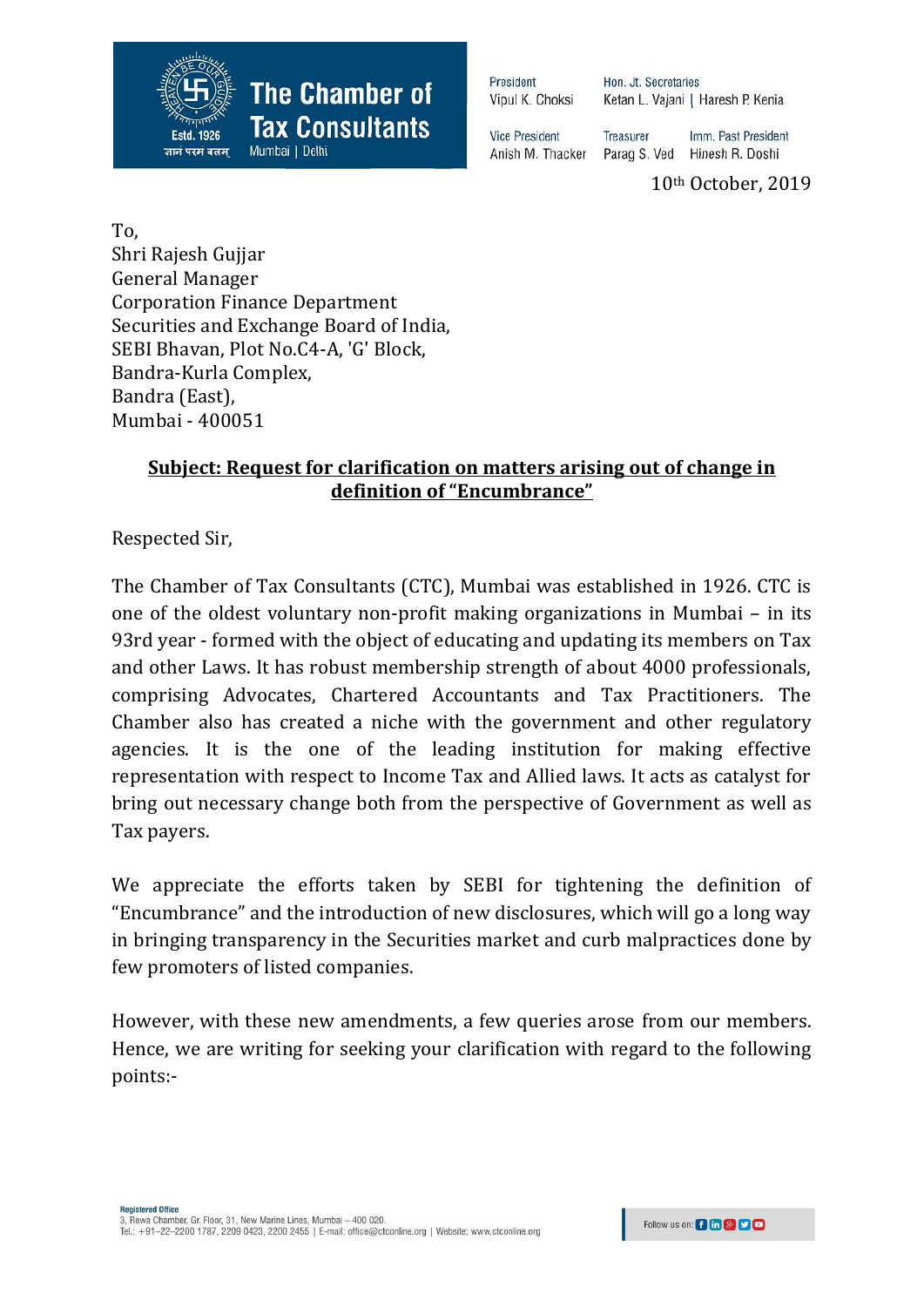

Hon. Jt. Secretaries Ketan L. Vajani | Haresh P. Kenia

**Vice President** Anish M. Thacker

**Treasurer** Imm. Past President Parag S. Ved Hinesh R. Doshi

## **A. Amendment in Definition of "Encumbrance"**

## 1. **Change in definition –**

Pursuant to an amendment in SEBI (Substantial Acquisition of Shares and Takeovers) Regulations, 2011 ("SEBI SAST Regulations") dated 29th July 2019, the definition of "encumbrance" has been amended to include following new items under the definition of "encumbrance":-

- **any restriction on the free and marketable title to shares**, by whatever name called, whether **executed directly or indirectly**;
- pledge, lien, **negative lien**, **non-disposal undertaking**;
- any covenant, transaction, condition or arrangement in the nature of encumbrance, by whatever name called, whether executed directly or indirectly.
- 2. So, following questions have arose among various listed companies:-

#### **I. Coverage under the new definition of "encumbrance"**

- (i) Whether lock-in of shares will be covered in the new definition of "encumbrance", as it is a restriction on the free and marketable title of shares?
- (ii) Whether "tag-along", "drag-along" or "pre-emption" provisions in Agreements entered into by Promoters of listed companies with Investors with regard to the shares held by promoters in listed companies will also be covered in the new definition of "encumbrance"?

#### **II. Impact under other SEBI Regulations**

(i) Under SEBI (LODR) Regulations, under Regulation 31, a disclosure of Shareholding pattern is to be submitted to Stock Exchanges on quarterly basis. In the format of that disclosure, listed companies need to disclose whether any of the shares held by promoters and promoter group entities are pledged **or otherwise encumbered**.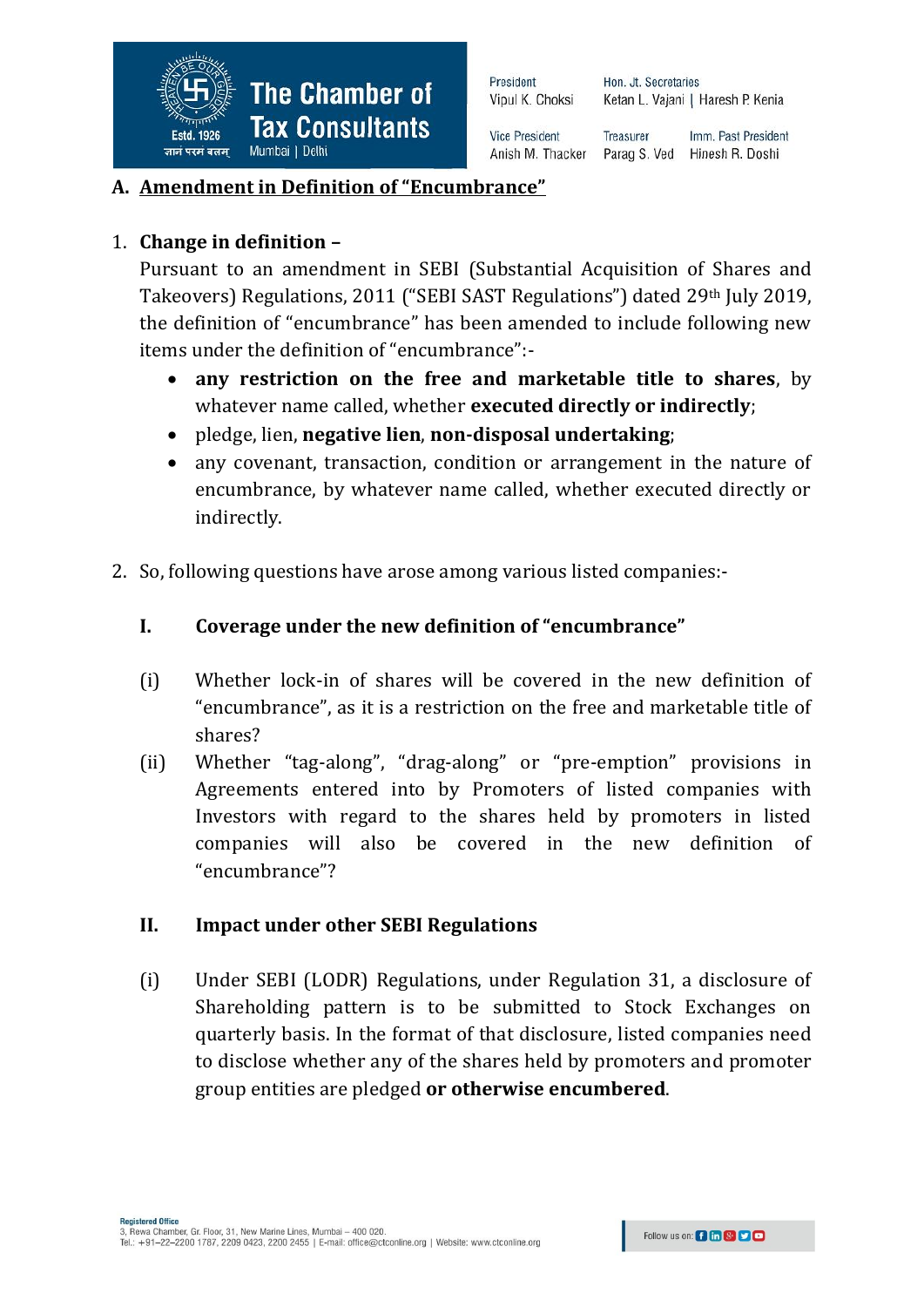

Hon. Jt. Secretaries Ketan L. Vajani | Haresh P. Kenia

**Vice President** Anish M. Thacker

**Treasurer** Imm. Past President Parag S. Ved Hinesh R. Doshi

So, should **all such items which are covered under the new definition of "encumbrance"** (like non-disposal undertaking, negative lien etc) **also be disclosed in the Quarterly Shareholding Patterns** filed by listed companies under the column of "Shares pledged or otherwise encumbered"?

(ii) Under SEBI (Prohibition of Insider Trading) Regulations, 2015, ("SEBI PIT Regulations"), the definition of "trading" is defined as "trading" means and includes subscribing, buying, selling, **dealing,** or agreeing to subscribe, buy, sell, deal in any securities, and "trade" shall be construed accordingly.

In the Note given under this definition in SEBI PIT Regulations, it is mentioned that "*it is intended to widely define the term "trading" to include dealing. Such a construction is intended to curb the activities based on unpublished price sensitive information which are strictly not buying, selling or subscribing, such as pledging etc when in possession of unpublished price sensitive information."*

So, if "pledging" of shares will be covered under the term "dealing" and hence covered under the term "trading" under SEBI PIT Regulations, **does it mean that other items in the new definition of "encumbrance" like non-disposal undertaking, negative lien etc will also be covered under the purview of SEBI PIT Regulations**?

## **B. Disclosure of reasons of "Encumbrance" in case of crossing threshold limits:**

#### **1. SEBI Circular mandating the new disclosure requirement** -

SEBI has, vide Circular dated 7th August 2019, mandated the new requirement for disclosure of reasons and other details in cases where the combined encumbrance created by the promoter / promoter group entities of listed company along with PACs equals or exceeds:

- a) 50% of their shareholding in the company; or
- b) 20% of the total share capital of the company,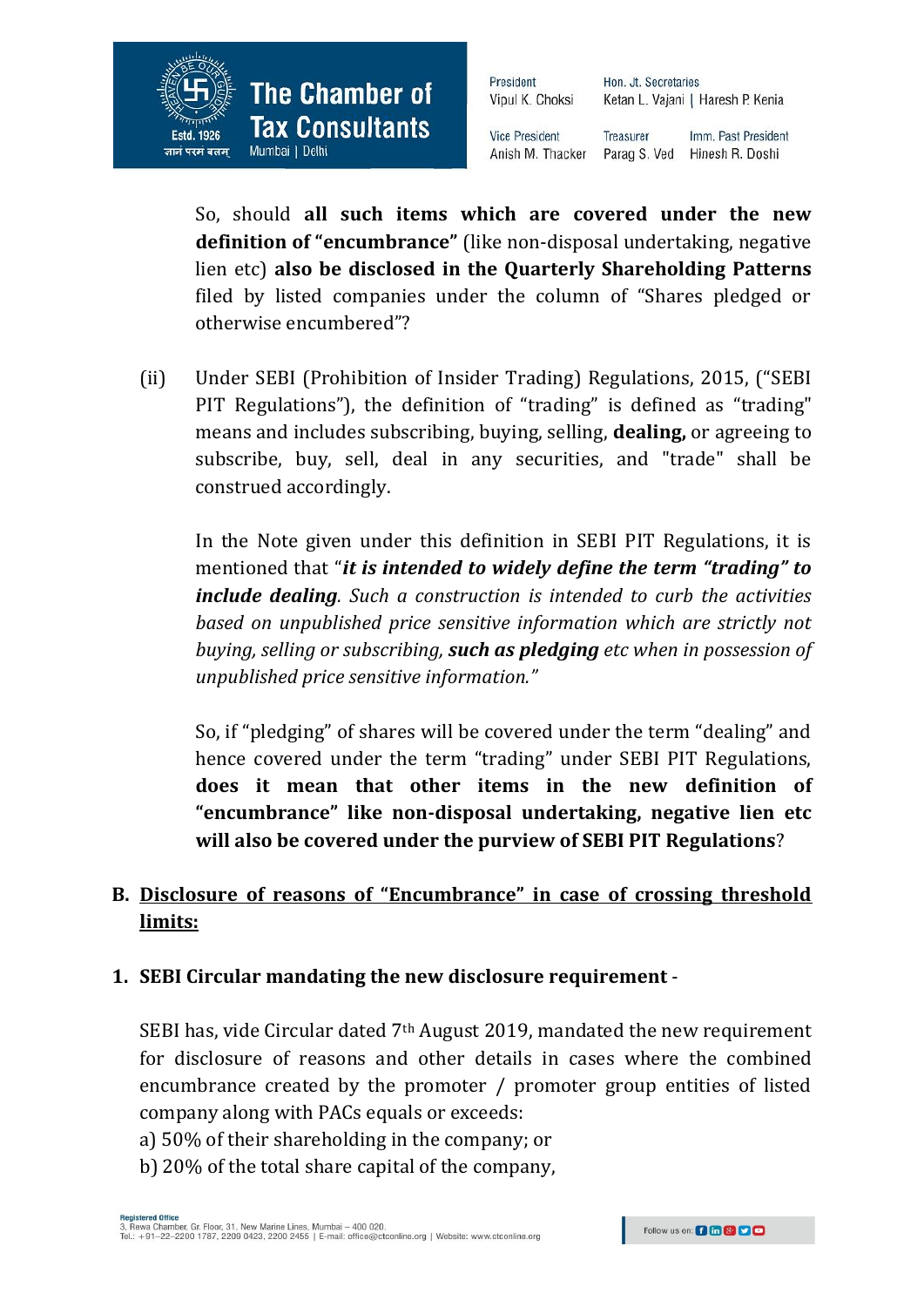Hon. Jt. Secretaries Ketan L. Vajani | Haresh P. Kenia

**Vice President** Anish M. Thacker

Treasurer Imm. Past President Parag S. Ved Hinesh R. Doshi

## **2. Initial Disclosure Requirement**

As per the said circular, in all cases where the above thresholds are already crossed as on  $30<sup>th</sup>$  September 2019, a disclosure needs to be given by  $4<sup>th</sup>$ October 2019.

## **3. Continual Disclosure Requirement**

Thereafter, this disclosure of reasons of encumbrance and other details is to be given **on every occasion** when the extent of encumbrance (having already breached the above threshold limits) increases further from the prevailing levels. This disclosure is to be given **within two working days from the date of creation of encumbrance.**

- **4.** So, following questions have arose among various listed companies:-
	- (i) The existing disclosure to be given by promoter on creation of encumbrance under Reg 31(1) of SEBI SAST Regulations is to be given within 7 working days from date of creation of encumbrance. This new disclosure is to be given within 2 working days from date of creation of encumbrance.

So, if the new disclosure is to be given within 2 working days from date of creation of encumbrance, then what is the need of giving another disclosure under Reg 31(1) of SEBI SAST Regulations within 7 working days?

(ii) There can be many cases where a promoter has given "Non Disposal Undertaking" for his entire shareholding to one lender against a Credit facility Arrangement, and the Initial Disclosure as on 30th September 2019 is given to stock exchanges and Company.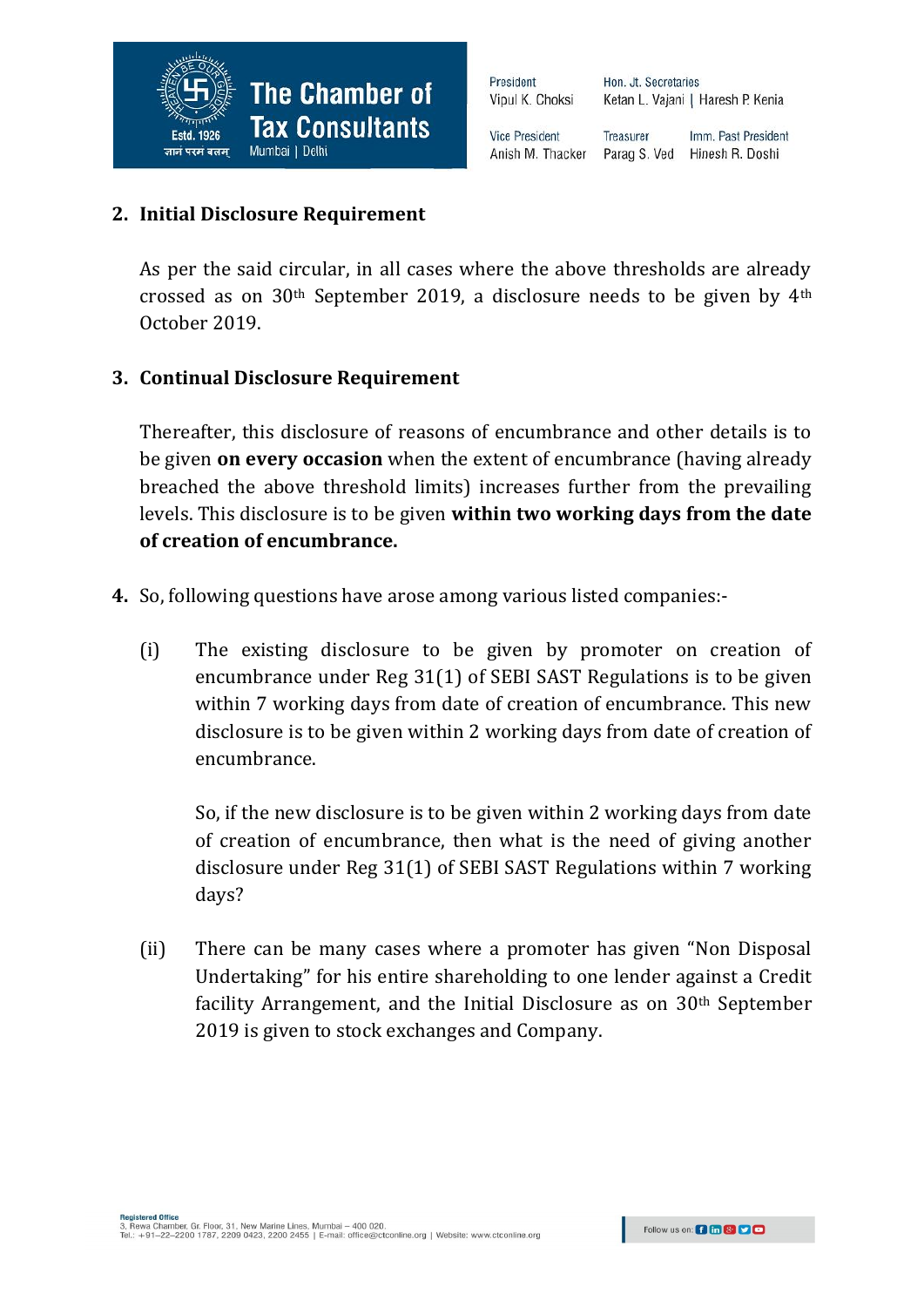

Hon. Jt. Secretaries Ketan L. Vajani | Haresh P. Kenia

**Vice President** Anish M. Thacker

Treasurer Imm. Past President Parag S. Ved Hinesh R. Doshi

Thereafter if the credit facility is renewed and hence new agreement is signed with the lender (containing Non Disposal Undertaking as one of the clauses of the Facility Agreement), will it amount to increase in encumbrance from the prevailing levels and warrant the requirement of disclosure again?

# **C. Yearly Declaration to be given by promoters regarding Encumbrance Creation:**

Pursuant to an amendment in SEBI SAST Regulations dated 29th July 2019, Reg 31(4) and Reg 31(5) have been inserted in the SEBI SAST Regulations which require every listed company to *"declare on a yearly basis that he, along with persons acting in concert, has not made any encumbrance, directly or indirectly, other than those already disclosed during the financial year"*

This declaration is to be made to every stock exchange where the shares of the target company are listed; and to the audit committee of the target company, within 7 working days from the end of financial year. However, the format in which this declaration is to be given is not specified by SEBI.

So, does it mean that this declaration is to be given as a part of the disclosure under Regulation 30(2) – Continual Disclosures, which are to be given by every promoter for disclosing the aggregate shareholding and voting rights held by the promoter together with persons acting in concert with him as on 31st day of March every year, which is also to be given within 7 working days from the end of financial year. If yes, then the format of such disclosure under Regulation 30 needs to be amended to include this declaration.

If it need not for part of the Continual Disclosures under Regulation 30, then we request you to kindly specify a format for this declaration, so as to bring clarity among the promoters of listed companies.